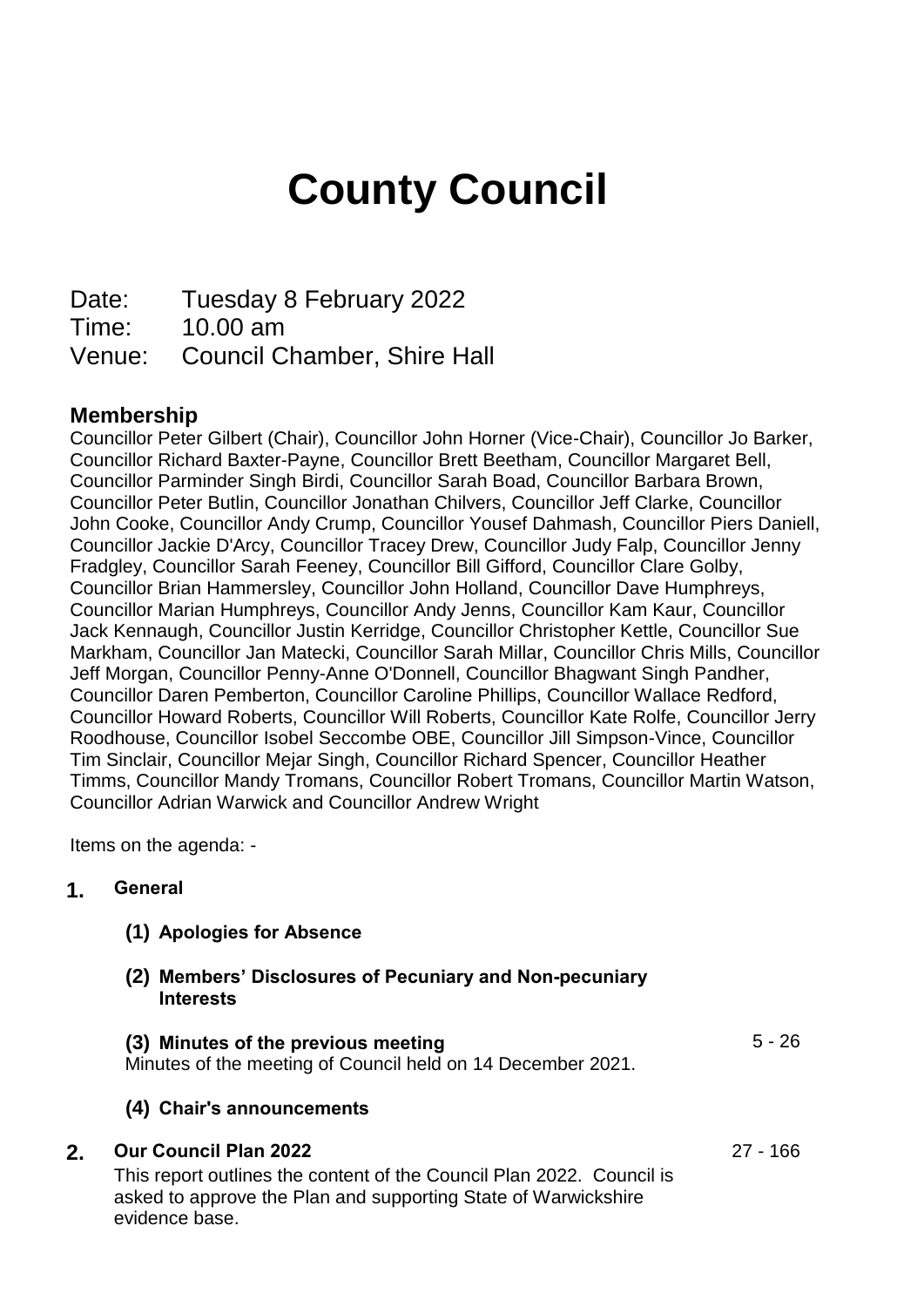# **3. 2022/23 Budget and 2022-27 Medium Term Financial Strategy** 167 - 278

This report seeks Council approval for the 2022/23 Budget and authorisation for work to continue on ensuring that the 2022-27 Medium Term Financial Strategy is aligned with and supports the delivery of the Council's ambitions as set out in the Council Plan.

**4. Treasury Management Strategy and Investment Strategy** 279 - 352 Following consideration by Cabinet on 25 January 2022 this report is presented to Council for approval.

## **5. Any Other items of Urgent Business**

To consider any other items that the Chair considers are urgent.

## **Monica Fogarty**

Chief Executive Warwickshire County Council Shire Hall, Warwick